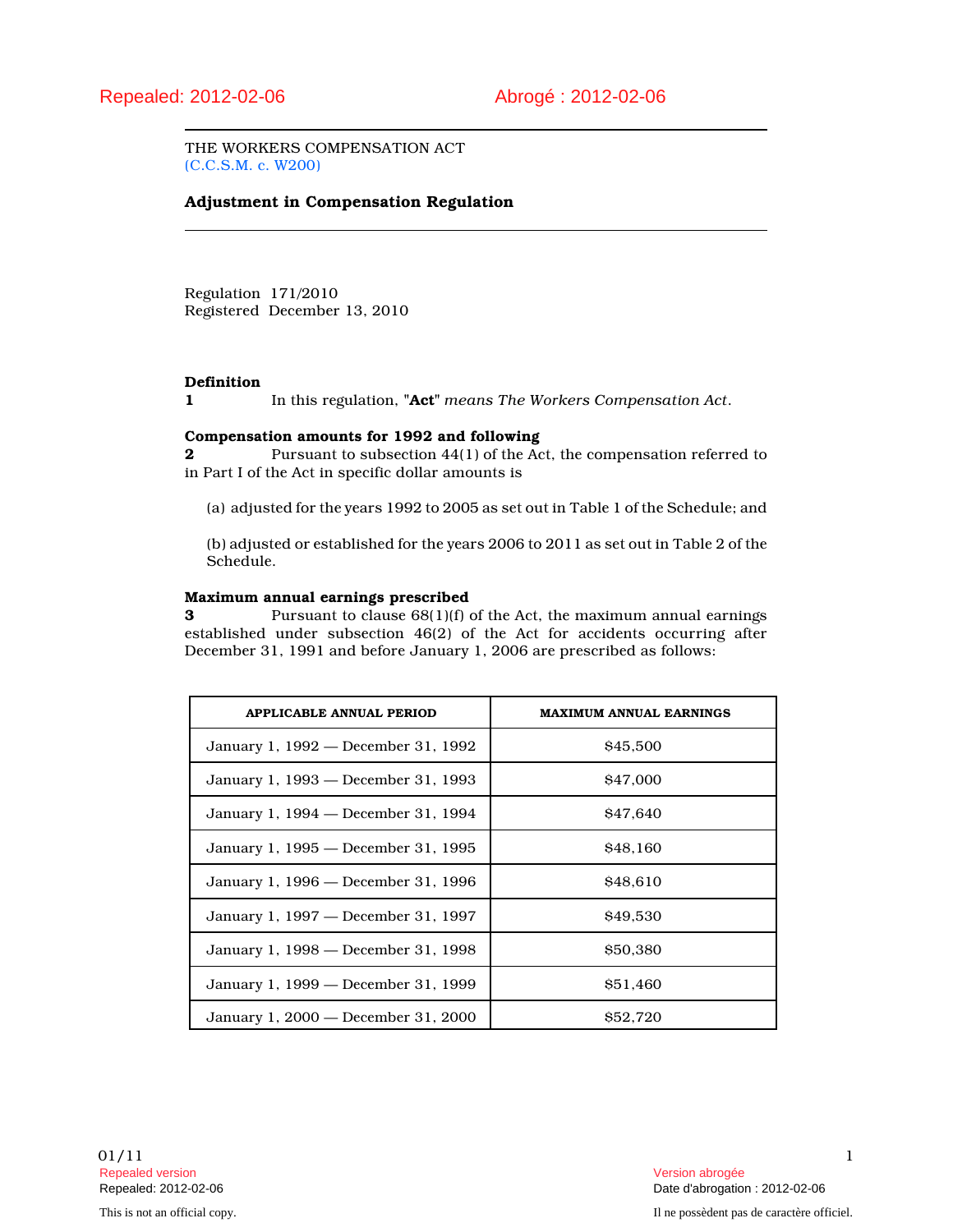| <b>APPLICABLE ANNUAL PERIOD</b>     | <b>MAXIMUM ANNUAL EARNINGS</b> |
|-------------------------------------|--------------------------------|
| January 1, 2001 — December 31, 2001 | \$53,510                       |
| January 1, 2002 - December 31, 2002 | \$54.590                       |
| January 1, 2003 — December 31, 2003 | \$55,620                       |
| January 1, 2004 — December 31, 2004 | \$56,310                       |
| January 1, 2005 — December 31, 2005 | \$58,260                       |
| January 1, 2006 — December 31, 2006 | <b>S60.490</b>                 |
| January 1, 2007 — December 31, 2007 | <b>S62.050</b>                 |
| January 1, 2008 — December 31, 2008 | <b>\$64,200</b>                |
| January 1, 2009 — December 31, 2009 | \$66,700                       |
| January 1, 2010 — December 31, 2010 | \$68,280                       |
| January 1, 2011 — December 31, 2011 | <b>\$69,840</b>                |

## Repeal

4 The Adjustment in Compensation Regulation, Manitoba Regulation 203/2009, is repealed.

## Coming into force

5(1) This regulation, except for section 2, comes into force on January 1, 2011 or on registration, whichever is later.

5(2) Pursuant to subsection 44(3) of the Act, section 2 comes into force on January 1, 2011.

October 28, 2010 THE WORKERS COMPENSATION BOARD:

Michael D. Werier Chairperson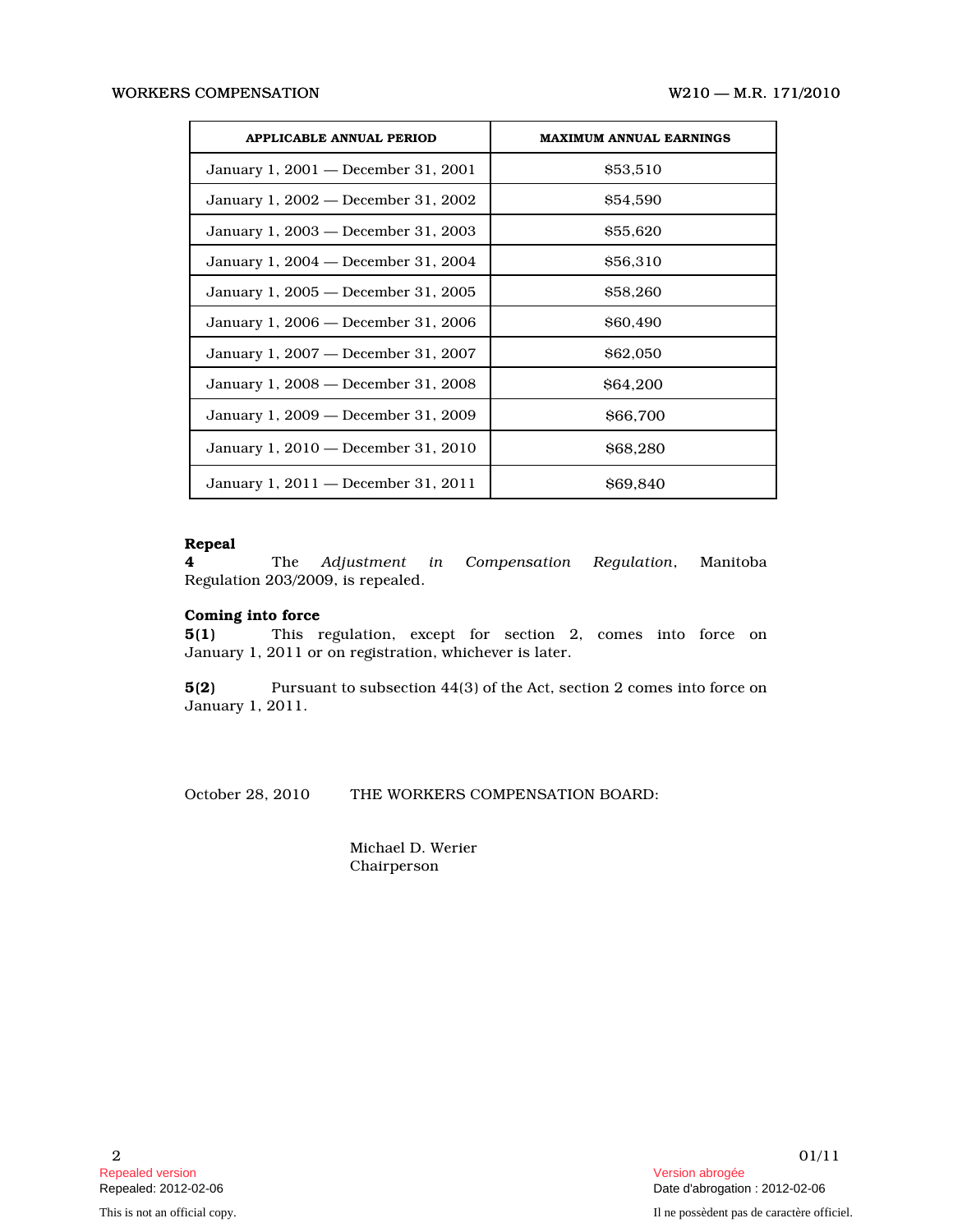#### **SCHEDULE** (section 2)

## COMPENSATION AMOUNTS

## Legend

- 1 In Tables 1 and 2, the benefit types are as follows:
	- A Death benefit, as provided for in subsection 28(2) of the Act;
	- B Fatal lump sum payment, as provided for in subclause 29(1)(a)(i) of the Act;
	- C Child's monthly payment, as provided for in clause  $29(1)(b)$  of the Act;
	- D Child's monthly payment (18 years or over and in school), as provided for in clause 29(1)(c) of the Act;
	- E Orphan's monthly payment, as provided for in clause 29(1)(d) of the Act;
	- F Other dependants' monthly payments, as provided for in clause 29(1)(e) of the Act;
	- G Minimum fatal lump sum payment, as provided for in subsection 29(2) of the Act, as the Act read immediately before the coming into force of The Workers Compensation Amendment Act, S.M. 2005, c. 17;
	- H Monthly limit for children, as provided for in subsection 31(1) of the Act;
	- I Monthly limit for dependants, as provided for in subsection 31(2) of the Act;
	- J Impairment lump sum payment, as provided for in clause 38(2)(a) of the Act, as the Act read immediately before the coming into force of The Workers Compensation Act, S.M. 2005, c. 17;
	- K Impairment lump sum payment, as provided for in clauses 38(2)(b) and (c) of the Act, as the Act read immediately before the coming into force of The Workers Compensation Amendment Act, S.M. 2005, c. 17;
	- L Impairment lump sum payment, less than 30%, as provided for in clause 38(2)(a) of the Act;
	- M Impairment lump sum payment, 30% or greater, as provided for in clause 38(2)(b) of the Act.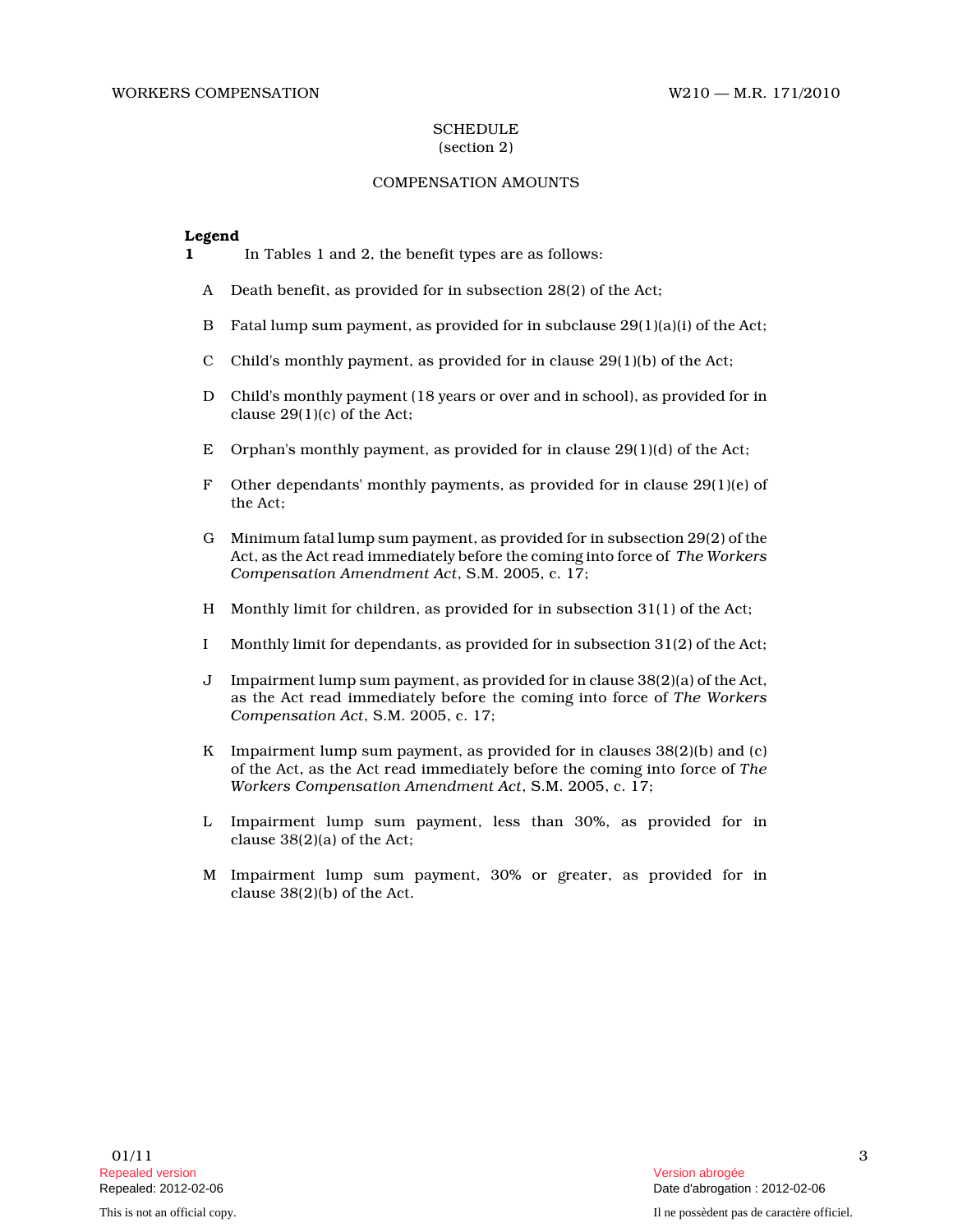| <b>Benefit</b><br><b>Type</b> | $\mathbf{A}$ | $\, {\bf B}$ | $\mathbf{C}$ | D     | ${\bf E}$ | F                               | $\bf G$  | H       | $\mathbf I$ | J     | $\mathbf K$ |
|-------------------------------|--------------|--------------|--------------|-------|-----------|---------------------------------|----------|---------|-------------|-------|-------------|
| Year                          |              |              |              |       |           |                                 |          |         |             |       |             |
| 1992                          | \$5,000      | \$45,500     | \$250        | \$250 | \$500     | \$250 (each)<br>\$1,000 (total) | \$27,500 | \$1,000 | \$2,000     | \$500 | \$1,000     |
| 1993                          | \$5,160      | \$47,000     | \$260        | \$260 | \$520     | \$260 (each)<br>\$1,030 (total) | \$28,410 | \$1,030 | \$2,070     | \$520 | \$1,030     |
| 1994                          | \$5,240      | \$47,640     | \$260        | \$260 | \$520     | \$260 (each)<br>\$1,050 (total) | \$28,800 | \$1,050 | \$2,090     | \$520 | \$1,050     |
| 1995                          | \$5,290      | \$48,160     | \$260        | \$260 | \$530     | \$260 (each)<br>\$1,060 (total) | \$29,110 | \$1,060 | \$2,120     | \$530 | \$1,060     |
| 1996                          | \$5,340      | \$48,610     | \$270        | \$270 | \$530     | \$270 (each)<br>\$1,070 (total) | \$29,380 | \$1,070 | \$2,140     | \$530 | \$1,070     |
| 1997                          | \$5,440      | \$49,530     | \$270        | \$270 | \$540     | \$270 (each)<br>\$1,090 (total) | \$29,930 | \$1,090 | \$2,180     | \$540 | \$1,090     |
| 1998                          | \$5,540      | \$50,380     | \$280        | \$280 | \$550     | \$280 (each)<br>\$1,110 (total) | \$30,450 | \$1,110 | \$2,210     | \$550 | \$1,110     |
| 1999                          | \$5,660      | \$51,460     | \$280        | \$280 | \$570     | \$280 (each)<br>\$1,130 (total) | \$31,100 | \$1,130 | \$2,260     | \$570 | \$1,130     |
| 2000                          | \$5,790      | \$52,720     | \$290        | \$290 | \$580     | \$290 (each)<br>\$1,160 (total) | \$31,870 | \$1,160 | \$2,320     | \$580 | \$1,160     |
| 2001                          | \$5,880      | \$53,510     | \$290        | \$290 | \$590     | \$290 (each)<br>\$1,180 (total) | \$32,340 | \$1,180 | \$2,350     | \$590 | \$1,180     |
| 2002                          | \$6,000      | \$54,590     | \$300        | \$300 | \$600     | \$300 (each)<br>\$1,200 (total) | \$32,990 | \$1,200 | \$2,400     | \$600 | \$1,200     |
| 2003                          | \$6,110      | \$55,620     | \$310        | \$310 | \$610     | \$310 (each)<br>\$1,220 (total) | \$33,610 | \$1,220 | \$2,440     | \$610 | \$1,220     |
| 2004                          | \$6,190      | \$56,310     | \$310        | \$310 | \$620     | \$310 (each)<br>\$1,240 (total) | \$34,030 | \$1,240 | \$2,480     | \$620 | \$1,240     |
| 2005                          | \$6,400      | \$58,260     | \$320        | \$320 | \$640     | \$320 (each)<br>\$1,280 (total) | \$35,210 | \$1,280 | \$2,560     | \$640 | \$1,280     |

## TABLE 1: COMPENSATION AMOUNTS FOR 1992 – 2005